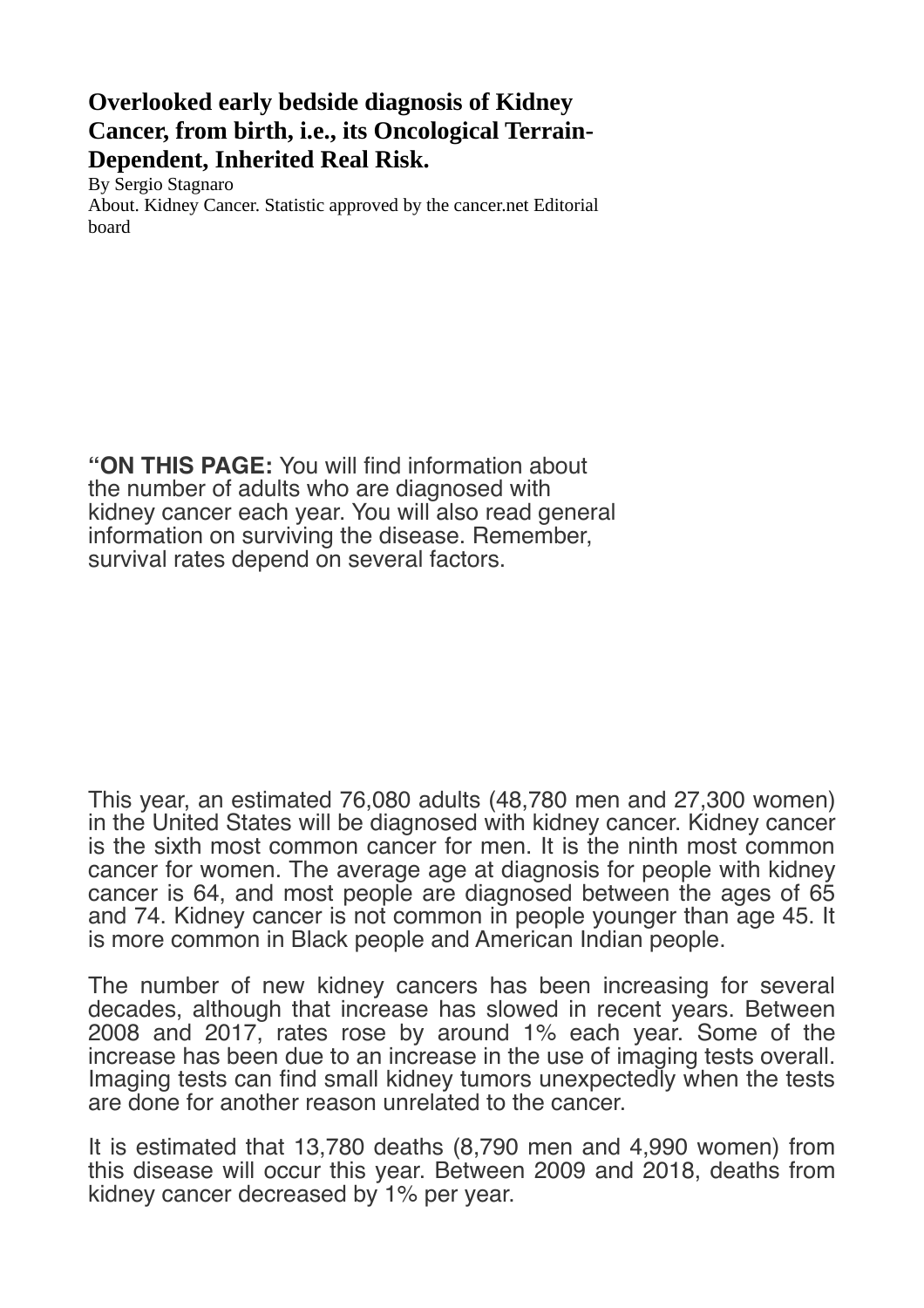The 5-year survival rate tells you what percent of people live at least 5 years after the cancer is found. Percent means how many out of 100. The 5-year survival rate for people with kidney cancer is 75%. However, survival rates depend on several factors, including the type, cell type, and stage of the cancer when it is first diagnosed".

It is evident that Oncologists all around the world do not know the Congenital Real Risk of Kidney Cancer (1, 2). The tragic consequences of this distressing diagnostic situation are well known.

At the beginning of 2009, I have discovered and described the Oncological Terrain-Dependent, lnherited Real Risk of Kidney Cancer, its diagnosis starting from birth, done with a stethoscope and the Reconstructing Mitochondrial Quantum Therapy which eliminates it (1-3) With the aid of 'Quantum Biophysical Semeiotics', reliable method in bioclinically recognizing every disorder, even potential or initial and symptomless of the urinary apparatus of the human body, a fundamental sign has been discovered: Pollio's sign.

Pollio's sign allows physicians to diagnose at the bed-side the abovementioned disorders of whatever nature, providing useful information regarding differential diagnosis between cancer and other diseases, both in clinical and pre-clinical stages. We highlight the different stages of the process of Oncogenesis, according to QBS theory, to reveal the presence of 'Oncological Terrain' and 'Inherited Real Risk' of renal cancer. This early diagnosis allows a primary and pre-primary prevention with recursive genetic effects at the base of oncological pathologies.

## **Diagnosis of urinary apparatus disorders: Pollio's sign**

Based on QBS principles [6], "intense" pinching digital stimulation applied upon urinary apparatus trigger point, VIII-X thoracic dermatomeres, i.e., lateral abdominal quadrants, or, real practical, renal cutaneous projection area, increases ATP endo-cellular level, originating the condition of simultaneous response, due to no-local realm in related remote biological system.

Under these conditions, in health, the reflex does not appear "simultaneously", but after a 'Latency time' (Lt) of 16 seconds (3): this is the negative Pollio's Sign, due to the associated stimulation of both parenchyma and related microvessel respiratory chain, providing adequate amount of ATP. In addition, the increased blood-flow remove H+ from the tissue, avoiding lowering pH. On the contrary, in individuals involved by any urinary apparatus disorder, we observe "simultaneously" the 'Gastric Aspecific Reflex' (Lt = 0) because the augmentation of tissue acidosis, sincethe impairment of microvessel reaction to stimulation; there is a local microcirculatory remodelling: the Pollio's sign is positive.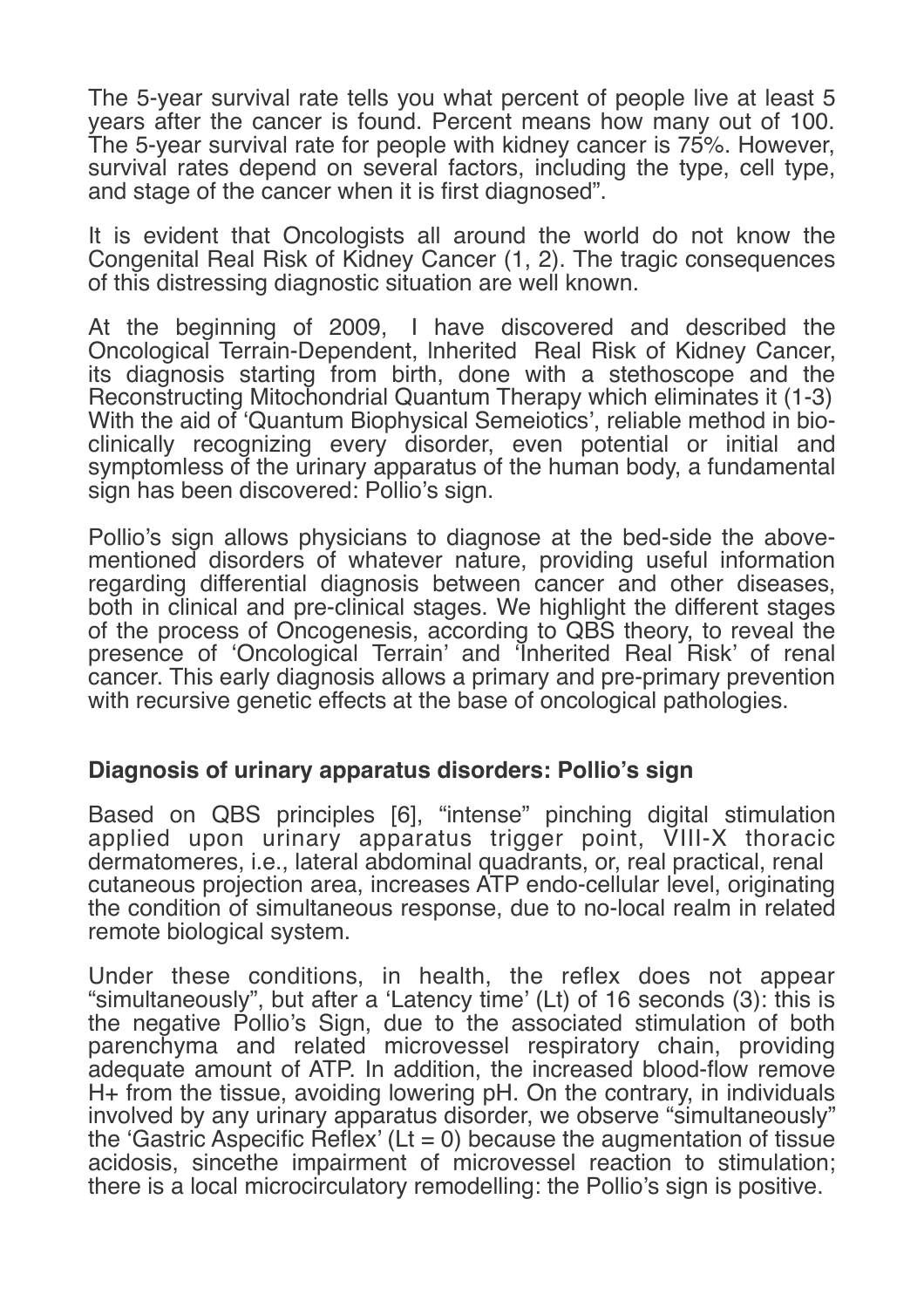Just in case of positive Pollio's sign and tonic gastric contraction, there is an 'Inherited Real Risk' (IRR) of cancer, i.e., renal, urinary bladder, or prostate cancer. IRR of cancer means that the refex's intensity results less than 1 centimetre, paralleling the seriousness of underlying disorder. As a matter of fact, the intensity of the sign is directly related to the disease's stage, so that it raises to about 3 cm in overt cancer.

In case of positive Pollio's sign, but without any tonic gastric contraction, the doctor can exclude the presence of IRR of cancer (or overt cancer), but there is anyway another predisposition to urinary apparatus disorder, i.e., kidney failure, urinary bladder infammatio, biliary or prostate disorders, kidney stones, which can be investigated in deep with other QBS signs or clinical diagnosis.

## **Inherited Real Risk of the cancer of urinary tract apparatus**

Renal Cancer (RC) represents about 3% of all malignancies and it is continuously increasing: in Italy 4.000 persons are involved yearly by RC, and 27.000 new cases are diagnosed in Europe. The early diagnosis is the conditio sine qua non of the best therapeutic results. Unfortunately, RC is usually recognized later, since for years or decades it is silent, there is not any clinical symptomatology, in spite it is originates as 'Oncological Terrain' and renal 'Inherited Real Risk'. Analogously to all other malignancy, RC may occur exclusively in individuals involved by both Oncological Terrain "and" Oncological Terrain-Dependent Inherited Oncological Real Risk in the kidney, bedside recognized from the moment of birth with the aid of Quantum Biophysical Semeiotics.

In case of positive Pollio's sign and tonic gastric contraction, the doctors must investigate if there is a renal cancer in the urinary apparatus and this can be done through several QBS signs. In case of prostatic cancer or IRR of prostatic cancer the best way for QBS diagnosis is Massucco sign (4, 5).

In case of overt kidney cancer or IRR of renal cancer, the assessment is done by the renal gastric aspecific reflex (G.A.R.). In health, "lightmoderate" persisting stimulation by cutaneous pinching of renal triggerpoints, i.e., VIII-X thoracic dermatomeres (lateral abdominal quadrants), after a latency time of exactly 8 seconds, brings about gastric aspecifc reflex: in the stomach, both fundus and body dilate, while antral-pyloric region contracts. Reflex duration lasts less than 4 sec.: such as parameter value, paralleling local Microcirculatory Functional Reserve, plays a key role in bedside diagnosing RC, starting from the first stage of Oncological Inherited Real Risk (3-5).

On the contrary, in individual involved by urinary way cancer Inherited